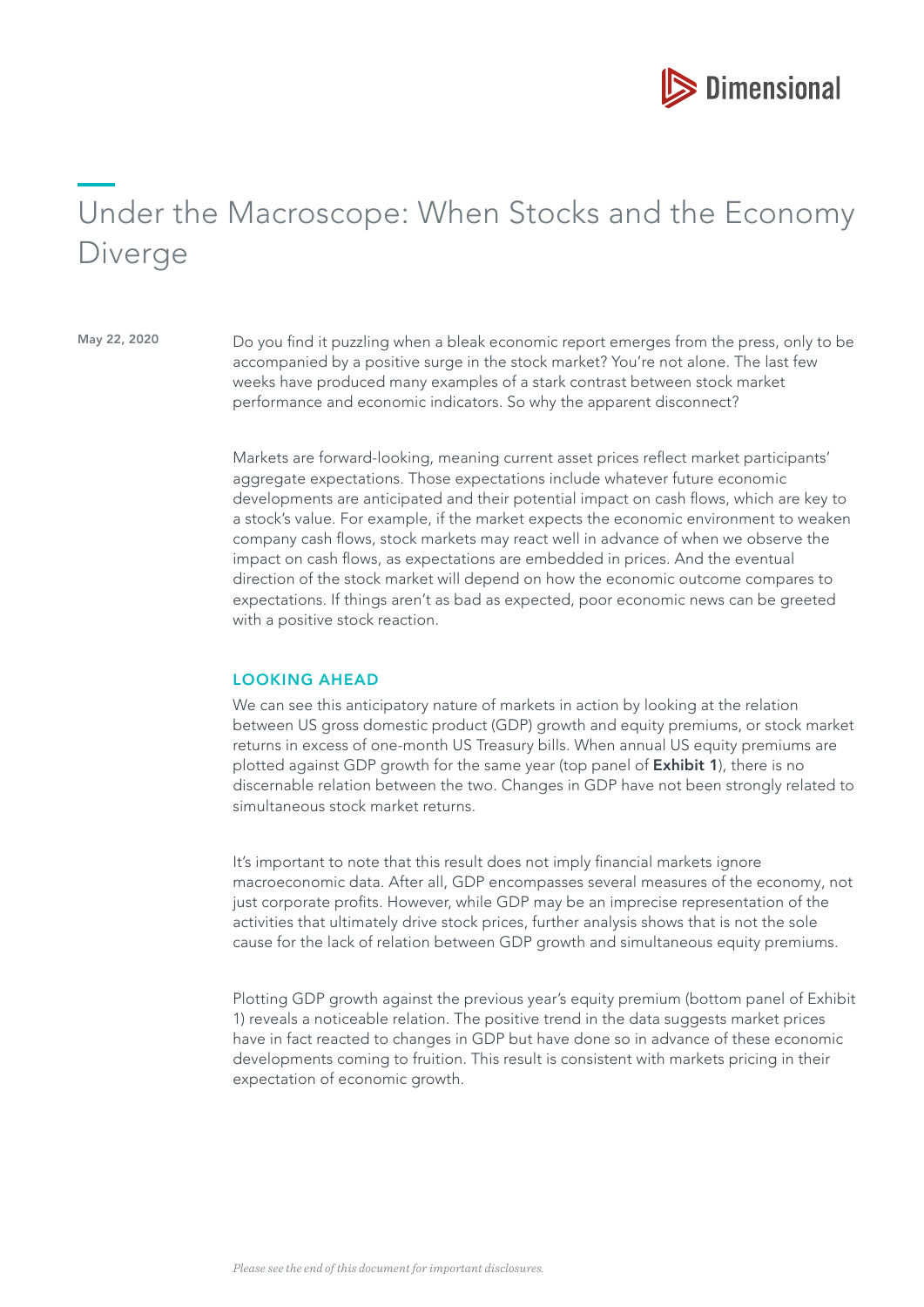

Real GDP Growth in Current Year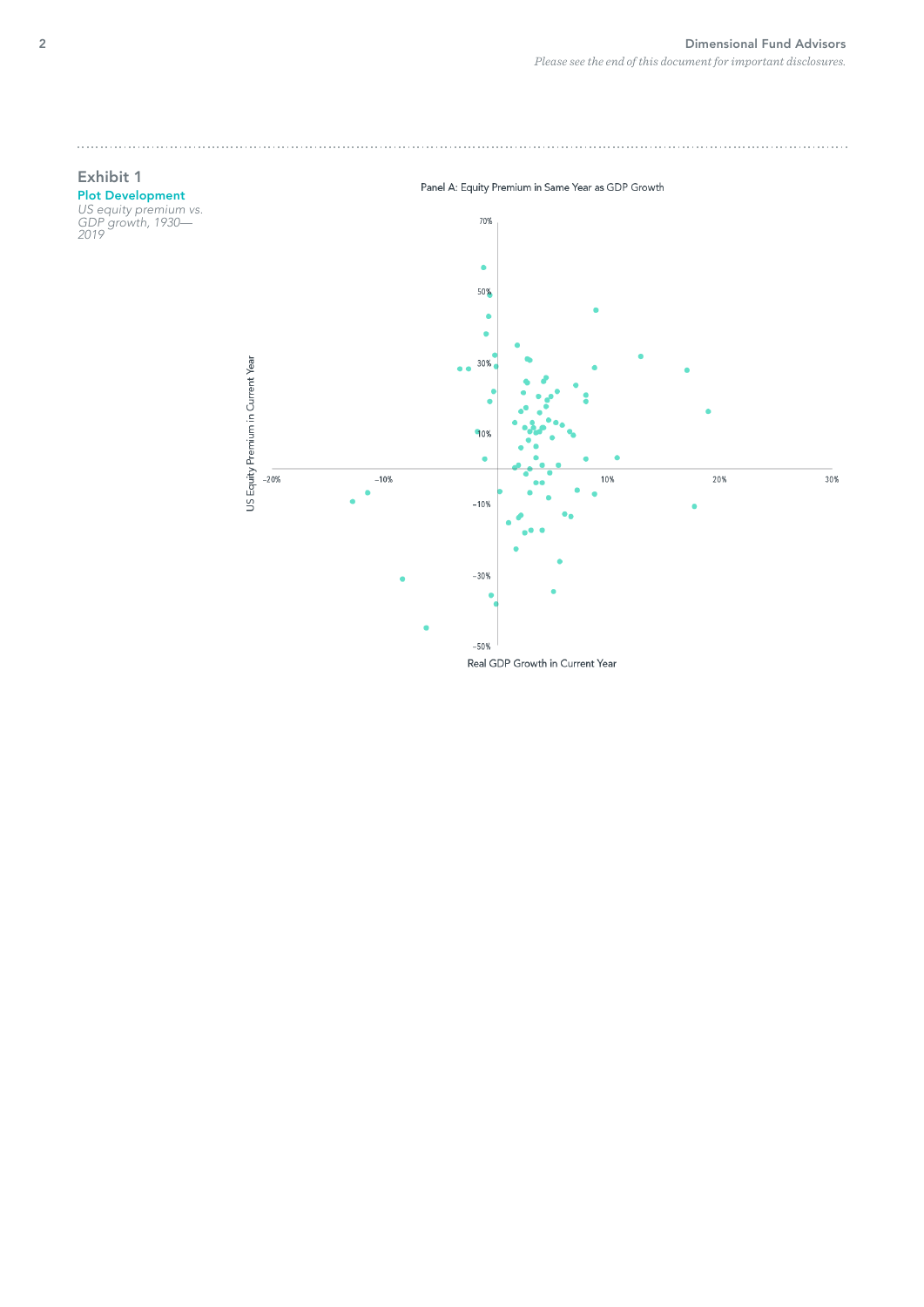



*Past performance is not a guarantee of future results.*

#### Past performance is not a guarantee of future results.

*Annual GDP growth rates obtained from the US Bureau of Economic Analysis. GDP growth numbers are adjusted to 2012 USD terms to remove the efects of infation. Annual US equity premium is return diference between the Fama/French Total US Market Research Index and One-Month US Treasury Bill. Equity premium data provided by Ken French, available at [mba.tuck.dartmouth.edu/pages/faculty/ken.french/data\\_library.html](http://mba.tuck.dartmouth.edu/pages/faculty/ken.french/data_library.html). Eugene Fama and Ken French are members of the Board of Directors of the general partner of, and provide consulting services to, Dimensional Fund Advisors LP. "One-Month Treasury Bills" is the IA SBBI US 30 Day TBill TR USD, provided by Ibbotson Associates via Morningstar Direct.*

That brings us to the latest news headline worrying some investors: the eventual fallout from increasingly large US government expenditures designed to ease the economic burden of the COVID-19 pandemic. Will these efforts ultimately create a fnancial burden for the US government that affects future stock returns?

The results in **Exhibit 2** should help allay concerns over the debt level impacting equity market performance. When we sort countries each year on their debt-to-GDP for the prior year (top panel), average annual equity premiums have been slightly higher for high-debt countries than low-debt countries in both developed and emerging markets. However, the return differences' small t-statistics—a measure of the precision of a value's estimate – suggest these averages are not reliably different from one another.1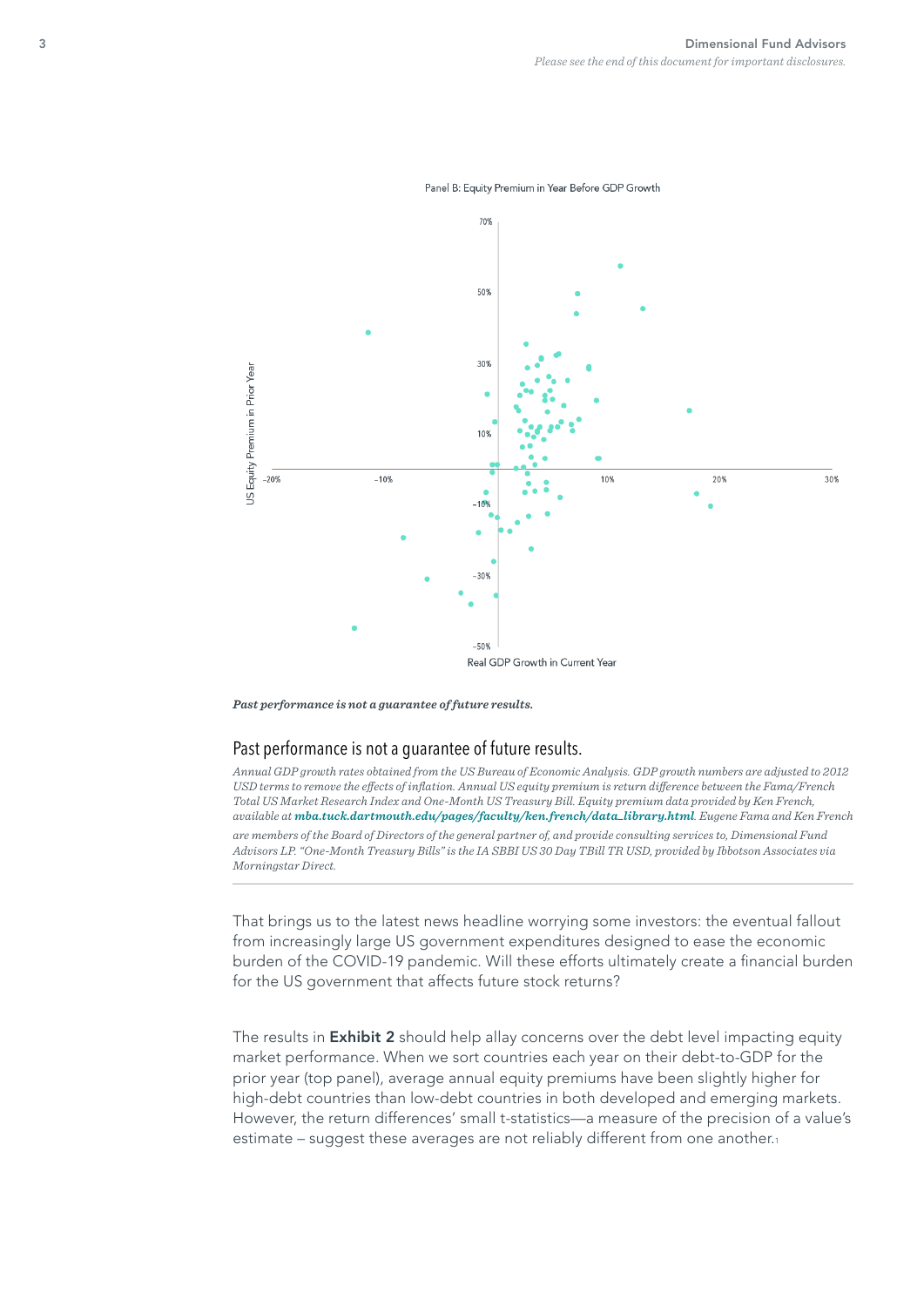The top panel uses prior year debt-to-GDP data to sort countries into the high/low groups. But investors may be more focused on where they expect the debt to end up, rather than on where it's been. In the bottom panel of Exhibit 2, we rank countries on debt-to-GDP at the end of the current year, assuming perfect foresight of end-of-year debt levels. Again, average equity premiums have been similar for high- and low-debt countries. Like the results for GDP growth, these results imply that markets have generally priced in expectations for future government debt.

#### Exhibit 2 Debt Defying

Average equity premiums for countries sorted on debt

|                            | <b>Developed Markets</b><br>$(1975 - 2018)$ | <b>Emerging Markets</b><br>$(1995 - 2018)$ |
|----------------------------|---------------------------------------------|--------------------------------------------|
| Prior Year Debt/GDP        |                                             |                                            |
| <b>High-Debt Countries</b> | 8.14%                                       | 10.42%                                     |
| Low-Debt Countries         | 6.57%                                       | 8.68%                                      |
| Difference                 | 1.57%                                       | 1.74%                                      |
| t-statistic                | 0.63                                        | 0.49                                       |
| Same Year Debt/GDP         |                                             |                                            |
| <b>High-Debt Countries</b> | 7.94%                                       | 8.28%                                      |
| Low-Debt Countries         | 7.06%                                       | 9.22%                                      |
| Difference                 | 0.88%                                       | $-0.94%$                                   |
| t-statistic                | 0.41                                        | $-0.25$                                    |

*Past performance is not a guarantee of future results.*

#### Past performance is not a guarantee of future results.

*All returns in USD. Countries are sorted at the beginning of each year. High-Debt and Low-Debt refer to countries above and below the median debt, respectively. Debt is general government debt and central government debt. Source: The International Monetary Fund. Equity market returns represented by MSCI country indices. Dimensional calculations from Bloomberg and MSCI data. Indices are not available for direct investment; therefore, their performance does not refect the expenses associated with the management of an actual portfolio.*

#### MARKETS AT WORK

Macroeconomic variables and investment decisions are like frozen turkeys and deep fryers—caution should be exercised when combining the two. The results presented here are consistent with markets aggregating and processing vast sets of macroeconomic indicators and expectations for those indicators. By incorporating this information into market prices, we believe public capital markets effectively become the best available leading macroeconomic indicator.

<sup>1.</sup> Researchers often cite a t-statistic value of 2.0 as the threshold for statistical reliability.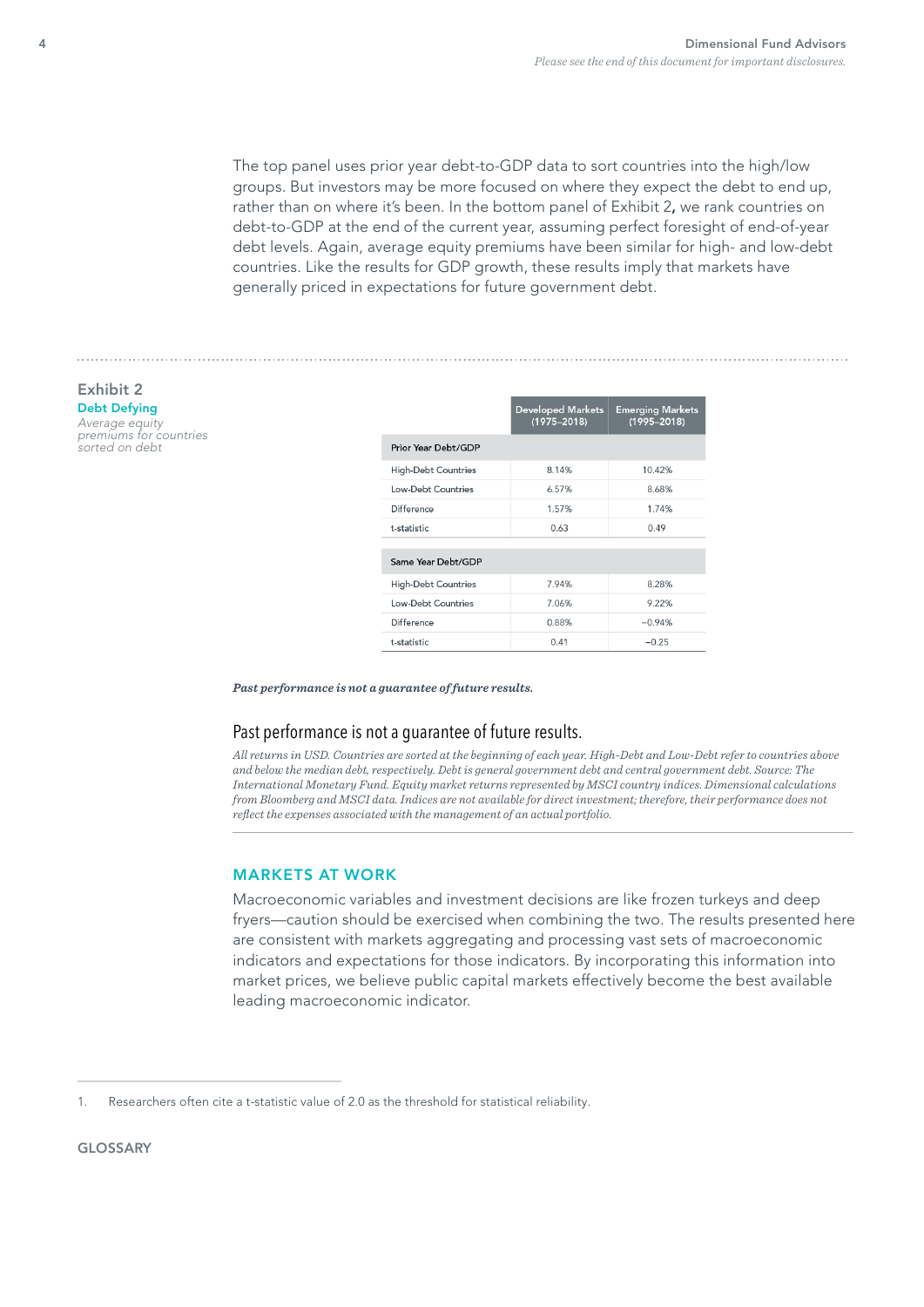Macroeconomic data: Data used to measure the output of an economy, such as employment or production.

Gross domestic product: The total value of goods and services produced by, for example, a country over a set period of time.

Debt-to-GDP: The ratio of a company's debt to its gross domestic product.

Fama/French Total US Market Research Index: The value-weighed US market index is constructed every month, using all issues listed on the NYSE, AMEX, or Nasdaq with available outstanding shares and valid prices for that month and the month before. Exclusions: American depositary receipts. Sources: CRSP for value-weighted US market return. Rebalancing: Monthly. Dividends: Reinvested in the paying company until the portfolio is rebalanced.

The information in this document is provided in good faith without any warranty and is intended for the recipient's background information only. It does not constitute investment advice, recommendation, or an offer of any services or products for sale and is not intended to provide a suffcient basis on which to make an investment decision. It is the responsibility of any persons wishing to make a purchase to inform themselves of and observe all applicable laws and regulations. Unauthorized copying, reproducing, duplicating, or transmitting of this document are strictly prohibited. Dimensional accepts no responsibility for loss arising from the use of the information contained herein.

"Dimensional" refers to the Dimensional separate but affliated entities generally, rather than to one particular entity. These entities are Dimensional Fund Advisors LP, Dimensional Fund Advisors Ltd., Dimensional Ireland Limited, DFA Australia Limited, Dimensional Fund Advisors Canada ULC, Dimensional Fund Advisors Pte. Ltd, Dimensional Japan Ltd., and Dimensional Hong Kong Limited. Dimensional Hong Kong Limited is licensed by the Securities and Futures Commission to conduct Type 1 (dealing in securities) regulated activities only and does not provide asset management services.

UNITED STATES: Dimensional Fund Advisors LP is an investment advisor registered with the Securities and Exchange Commission.

CANADA: These materials have been prepared by Dimensional Fund Advisors Canada ULC. Commissions, trailing commissions, management fees, and expenses all may be associated with mutual fund investments. Unless otherwise noted, any indicated total rates of return refect the historical annual compounded total returns, including changes in share or unit value and reinvestment of all dividends or other distributions, and do not take into account sales, redemption, distribution, or optional charges or income taxes payable by any security holder that would have reduced returns. Please read the prospectus before investing. Mutual funds are not guaranteed, their values change frequently, and past performance may not be repeated.

AUSTRALIA and NEW ZEALAND: This material is issued by DFA Australia Limited (AFS License No. 238093, ABN 46 065 937 671). This material is provided for information only. No account has been taken of the objectives, financial situation or needs of any particular person. Accordingly, to the extent this material constitutes general fnancial product advice, investors should, before acting on the advice, consider the appropriateness of the advice, having regard to the investor's objectives, fnancial situation and needs. Any opinions expressed in this material refect our judgement at the date of publication and are subject to change.

Neither Dimensional Ireland Limited (DIL) nor Dimensional Fund Advisors Ltd. (DFAL), as applicable (each an "Issuing Entity," as the context requires), give fnancial advice. You are responsible for deciding whether an investment is suitable for your personal circumstances, and we recommend that a financial adviser helps you with that decision.

#### WHERE ISSUED BY DIMENSIONAL IRELAND LIMITED

Issued by Dimensional Ireland Limited (DIL), with registered office 10 Earlsfort Terrace, Dublin 2, D02 T380, Ireland. DIL is regulated by the Central Bank of Ireland (Registration No. C185067). Information and opinions presented in this material have been obtained or derived from sources believed by DIL to be reliable, and DIL has reasonable grounds to believe that all factual information herein is true as at the date of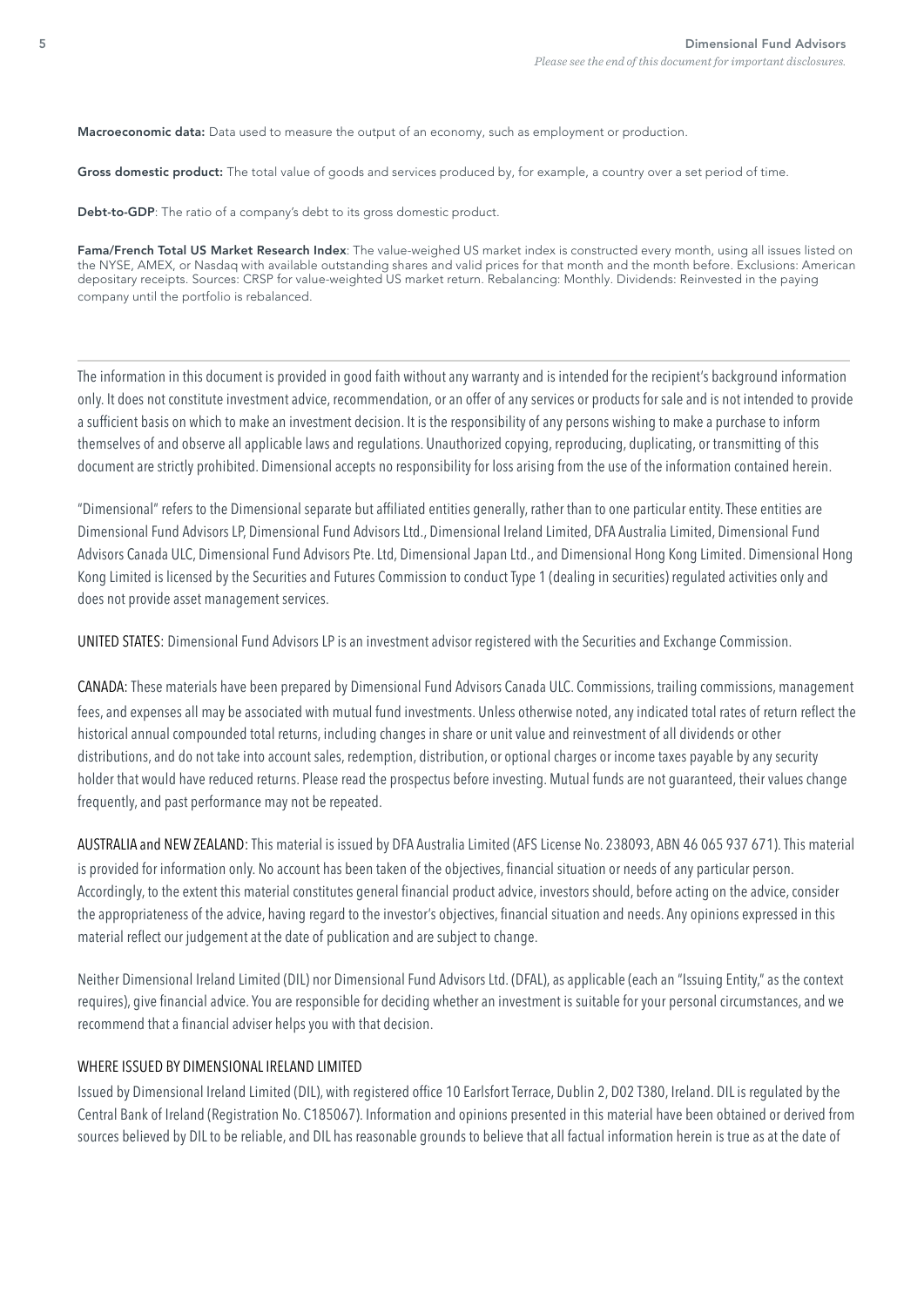#### this document.

DIL issues information and materials in English and may also issue information and materials in certain other languages. The recipient's continued acceptance of information and materials from DIL will constitute the recipient's consent to be provided with such information and materials, where relevant, in more than one language.

#### WHERE ISSUED BY DIMENSIONAL FUND ADVISORS LTD.

Issued by Dimensional Fund Advisors Ltd. (DFAL), 20 Triton Street, Regent's Place, London, NW1 3BF. DFAL is authorised and regulated by the Financial Conduct Authority (FCA). Information and opinions presented in this material have been obtained or derived from sources believed by DFAL to be reliable, and DFAL has reasonable grounds to believe that all factual information herein is true as at the date of this document.

DFAL issues information and materials in English and may also issue information and materials in certain other languages. The recipient's continued acceptance of information and materials from DFAL will constitute the recipient's consent to be provided with such information and materials, where relevant, in more than one language.

#### RISKS

Investments involve risks. The investment return and principal value of an investment may fuctuate so that an investor's shares, when redeemed, may be worth more or less than their original value. Past performance is not a guarantee of future results. There is no guarantee strategies will be successful.

## SINGAPORE

This document is deemed to be issued by Dimensional Fund Advisors Pte. Ltd., which is regulated by the Monetary Authority of Singapore and holds a capital markets services license for fund management.

This advertisement has not been reviewed by the Monetary Authority of Singapore. This information should not be considered investment advice or an offer of any security for sale. All information is given in good faith without any warranty and is not intended to provide professional, investment, or any other type of advice or recommendation and does not take into account the particular investment objectives, financial situation, or needs of individual recipients. Before acting on any information in this document, you should consider whether it is suitable for your particular circumstances and, if appropriate, seek professional advice. Dimensional Fund Advisors Pte. Ltd. does not accept any responsibility and cannot be held liable for any person's use of or reliance on the information and opinions contained herein. Neither Dimensional Fund Advisors Pte. Ltd. nor its affliates shall be responsible or held responsible for any content prepared by fnancial advisors.

## FOR PROFESSIONAL INVESTORS IN HONG KONG.

This document is deemed to be issued by Dimensional Hong Kong Limited (CE No. BJE760) ("Dimensional Hong Kong"), which is licensed by the Securities and Futures Commission to conduct Type 1 (dealing in securities) regulated activities only and does not provide asset management services.

This document should only be provided to "professional investors" (as defned in the Securities and Futures Ordinance [Chapter 571 of the Laws of Hong Kong] and its subsidiary legislation) and is not for use with the public. This document is not directed to any person in any jurisdiction where (by reason of that person's nationality, residence, or otherwise) the publication or availability of this document are prohibited or which would subject Dimensional Hong Kong (including its affliates) or any of Dimensional Hong Kong's products or services to any registration, licensing, or other such legal requirements within such jurisdiction or country. When provided to prospective investors, this document forms part of, and must be provided together with, applicable fund offering materials. This document must not be provided to prospective investors on a standalone basis. Before acting on any information in this document, you should consider whether it is suitable for your particular circumstances and, if appropriate, seek professional advice.